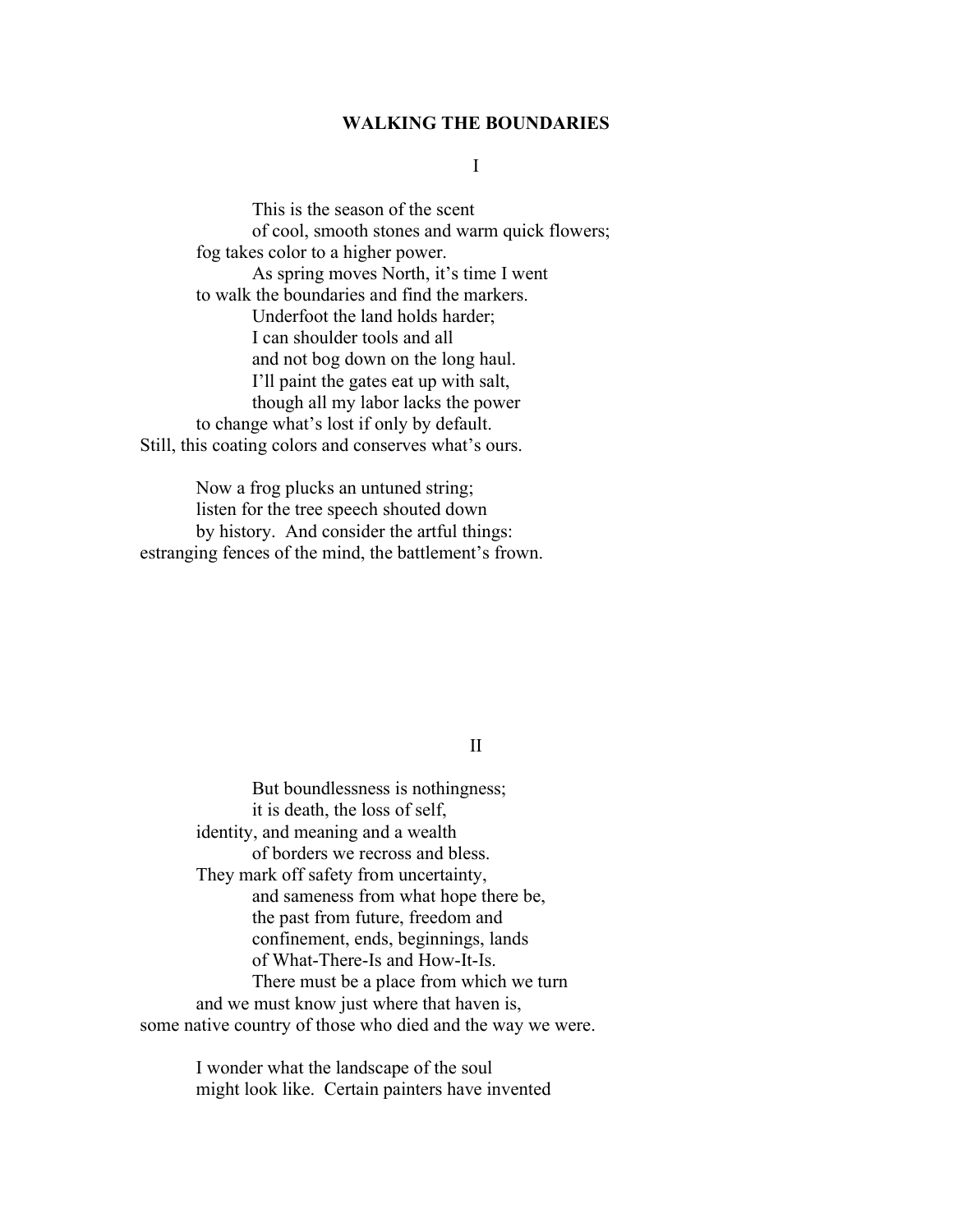horrors, attics littered with broken toys once dear to someone. May mine seem this home of my contentment.

## III

 Auden knew about walls, wrote "All is silence on the other side of the wall." Traffic, even rioting can go on, but we hear silence. Imagine a swan, a lake, another garden and another. That's what walls do: invent the other. Learning uproots us from our gardens, and advancement often comes as exile. Some decide who we had better (or else!) pretend to be or lock us out for who we really are; a culture like an aggressive growth chokes what was ours.

Or layer enclosures one above another by some hierarchy, those above believed too easily, and yet those others lower martyred as outsiders, but nobody loved.

## IV

 The sourpuss pose of teenaged Marines stares back at us in any box we're bunched in: subways, busses; it is seen in elevators, places where looks are barricades and we pull in our feelers. Going en huit clos stops wheeler dealers, captured in a frame as still life. Don't you like your name? If not, you're not the only one who hides because he cannot run. Bounded like a chessboard, games we play say, "I am safe and sane like you, not stowaway."

> So join the club; a membership includes scapegoats to order when too much goes wrong. The better climbers reach the top as Judas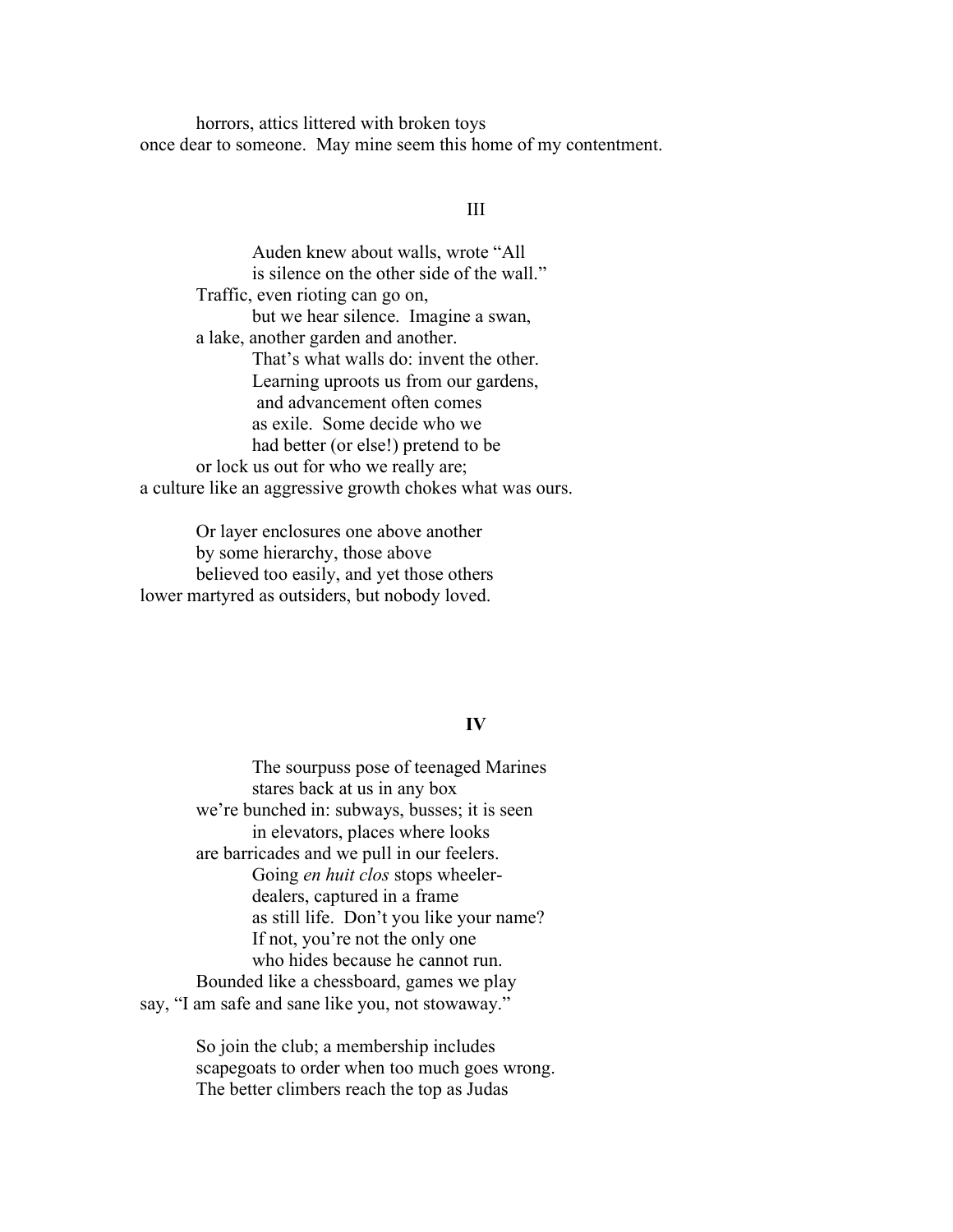sheep, survival threatened such that self is the toll.

#### V

 At the station, once I saw two young Muslim sisters, heads heavily swaddled. Below, the elder yawed about in skin-tight silks and suedes. The younger, innocent, was still cut off at the neck by a shirt that read, "Soccer is life." Or the fault expands between nations or men. Both swimming teams would bless themselves and kiss their medals when we were in school; one always lost.

 To fight for one's city was held just by the ancients; but loyalty will lose her virtue peddled as the property of state. Still free from nationhood, all Europe once was bright, traversed by flowages of boundless peoples til a darkness brought the wrong of being always right.

## VI

 I think that places have a temper very much as people do. One burns witches, but we find another trusts our choice of what to brew. A place that always draws us has a face, and it is ours. The rich mark their space with KEEP OUT signs reading, "Touch-me-not; you don't belong here; I belong to nowhere, with nothing that can move you but the power to deny."

 When I was young in Beantown, the old black guy across the way raised up a glory of roses, proved from sooty soil within the chainlink fence of his landlord. He gave tours to passers-by; "This is Lincoln, this is Peace." He's died,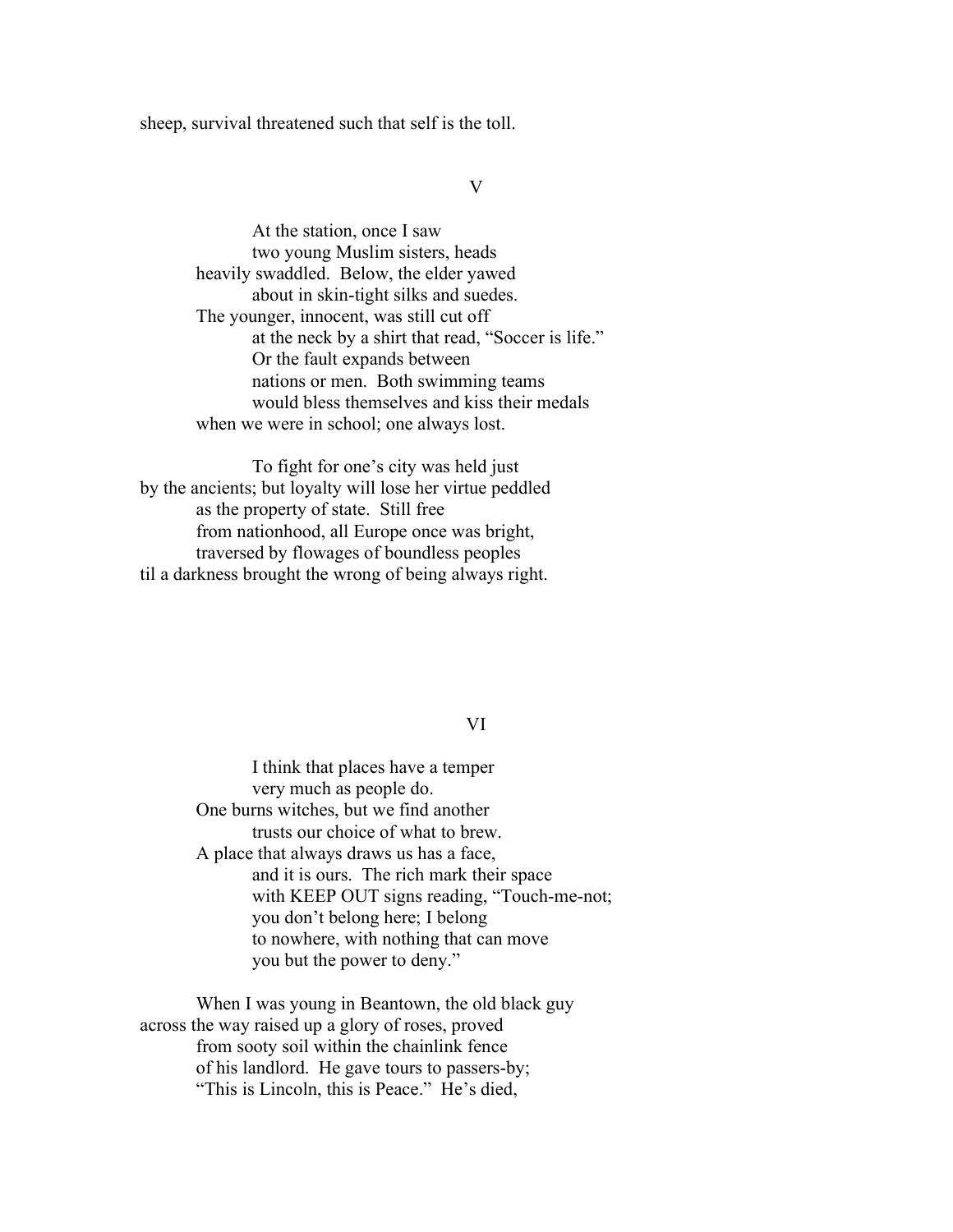his garden under the parkway. What he gave, we possess.

## VII

 Once as I rode North through the mess of shapeless suburbs, I glimpsed a man engaged in sweeping all around the plan of his place as if by touching to impress the order he had made there. When I call to mind his cottage, snugged in shawl of shade, its black box glossy by the fast road's filthy squall, think why we make these tidy plots that nap by highways. They put us on the map.

 Or, dispossessed of any self-made lien, we choose instead to enter on an antique scene set for further acts of history. What's harder is to dodge the high-rise den in hive aswarm with little lives. Through treed estate or storied part of city, a trust descends.

#### VIII

 In the cabin I loved best, there were no finished walls and ceilings. Useful beams and pipes turned to the guest a rugged, much-loved face's healing look. A mother raccoon and her numerous brood tumbled from cupboards when I moved into her home. The light tubes sang when the gale called out to them, and always, salt on everything. Oh, where did nature's and our world begin and end? Surely, not with a wall.

And what of that island place whose ample tides can bring a deeper understanding of transition? We, remote as continents, discuss how much gets left behind by repetition –